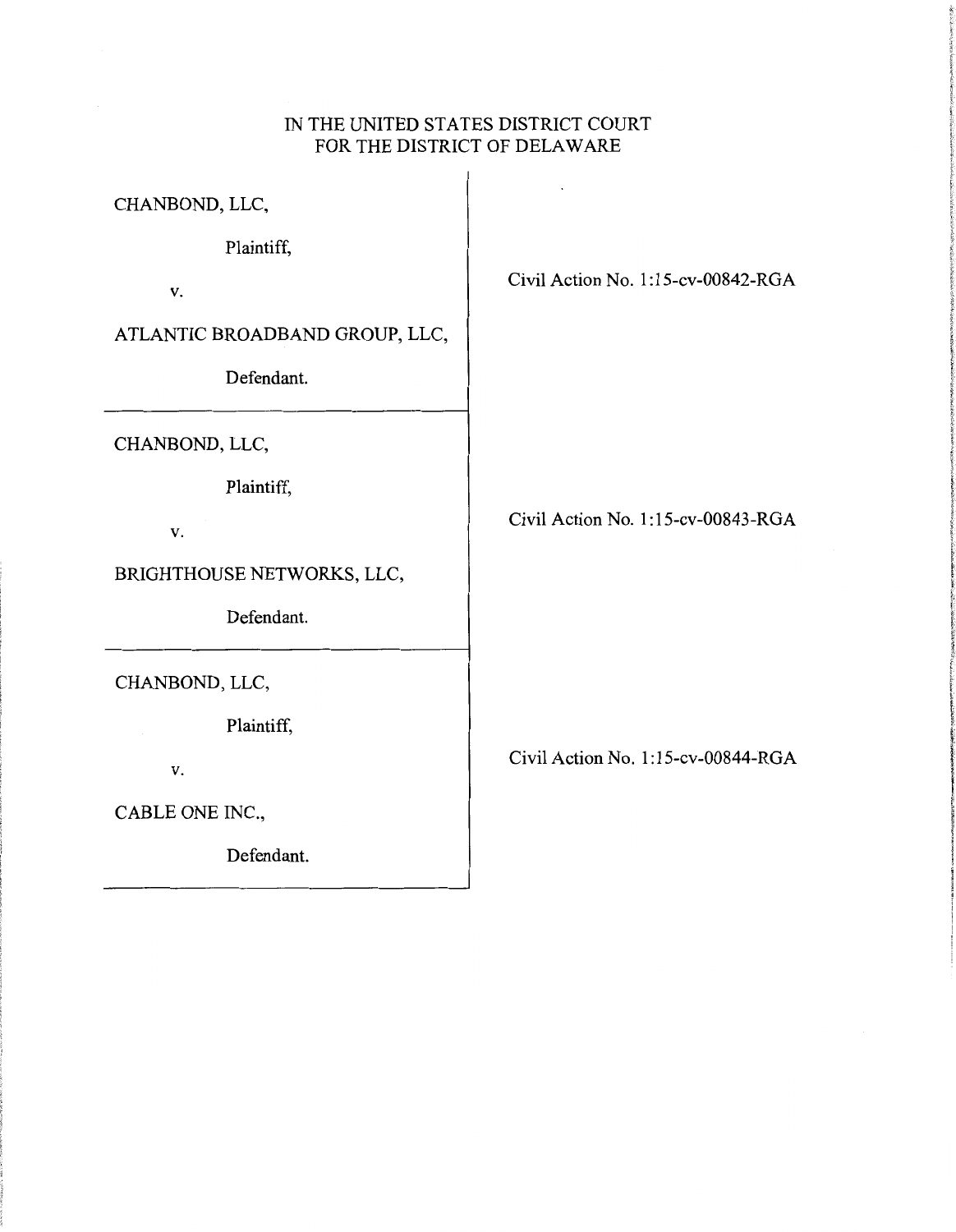| CHANBOND, LLC,                                     |                                    |
|----------------------------------------------------|------------------------------------|
| Plaintiff,                                         |                                    |
| V.                                                 | Civil Action No. 1:15-cv-00845-RGA |
| <b>CABLEVISION SYSTEMS</b><br>CORPORATION, et al., |                                    |
| Defendants.                                        |                                    |
| CHANBOND, LLC,                                     |                                    |
| Plaintiff,                                         |                                    |
| V.                                                 | Civil Action No. 1:15-cv-00846-RGA |
| CEQUEL COMMUNICATIONS, LLC, et<br>al.,             |                                    |
| Defendants.                                        |                                    |
| CHANBOND, LLC,                                     |                                    |
| Plaintiff,                                         |                                    |
| v.                                                 | Civil Action No. 1:15-cv-00847-RGA |
| CHARTER COMMUNICATIONS, INC.,                      |                                    |
| Defendant.                                         |                                    |
| CHANBOND, LLC,                                     |                                    |
| Plaintiff,                                         |                                    |
| V.                                                 | Civil Action No. 1:15-cv-00848-RGA |
| COMCAST COMMUNICATION, et al.,                     |                                    |
| Defendants.                                        |                                    |
|                                                    |                                    |

 $\cdot$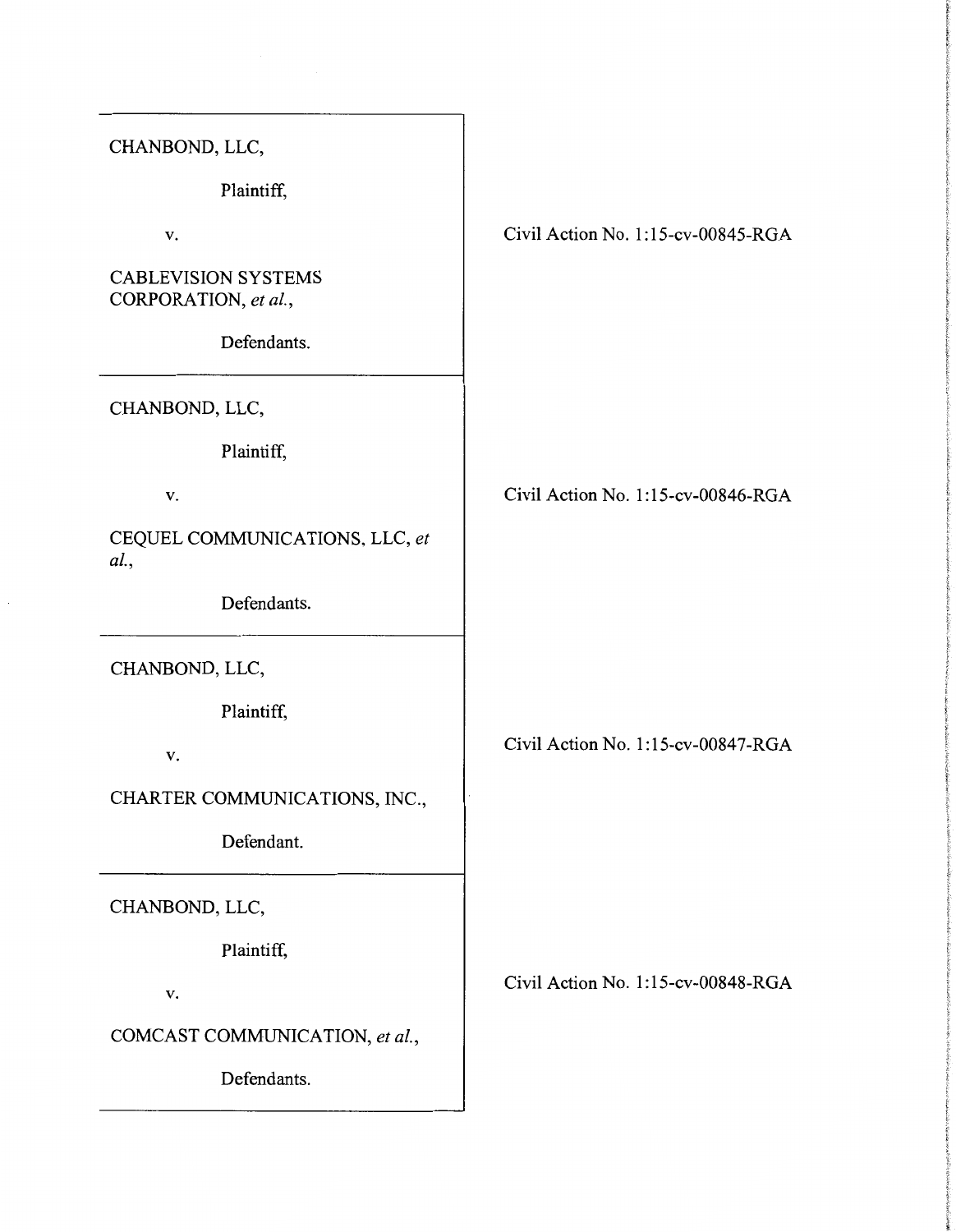CHANBOND, LLC,

Plaintiff,

v.

COX COMMUNICATIONS, INC.,

Defendant.

CHANBOND, LLC,

Plaintiff,

v.

MEDIACOM COMMUNICATIONS CORPORATION,

Defendant.

CHANBOND, LLC,

Plaintiff,

v.

RCN TELECOM SERVICES, LLC,

Defendant.

CHANBOND, LLC,

Plaintiff,

V.

TIME WARNER CABLE, INC., *et al.,* 

Defendants.

Civil Action No. 1:15-cv-00849-RGA

Civil Action No. 1:15-cv-00850-RGA

Civil Action No. 1:15-cv-00851-RGA

Civil Action No. 1:15-cv-00852-RGA

i I l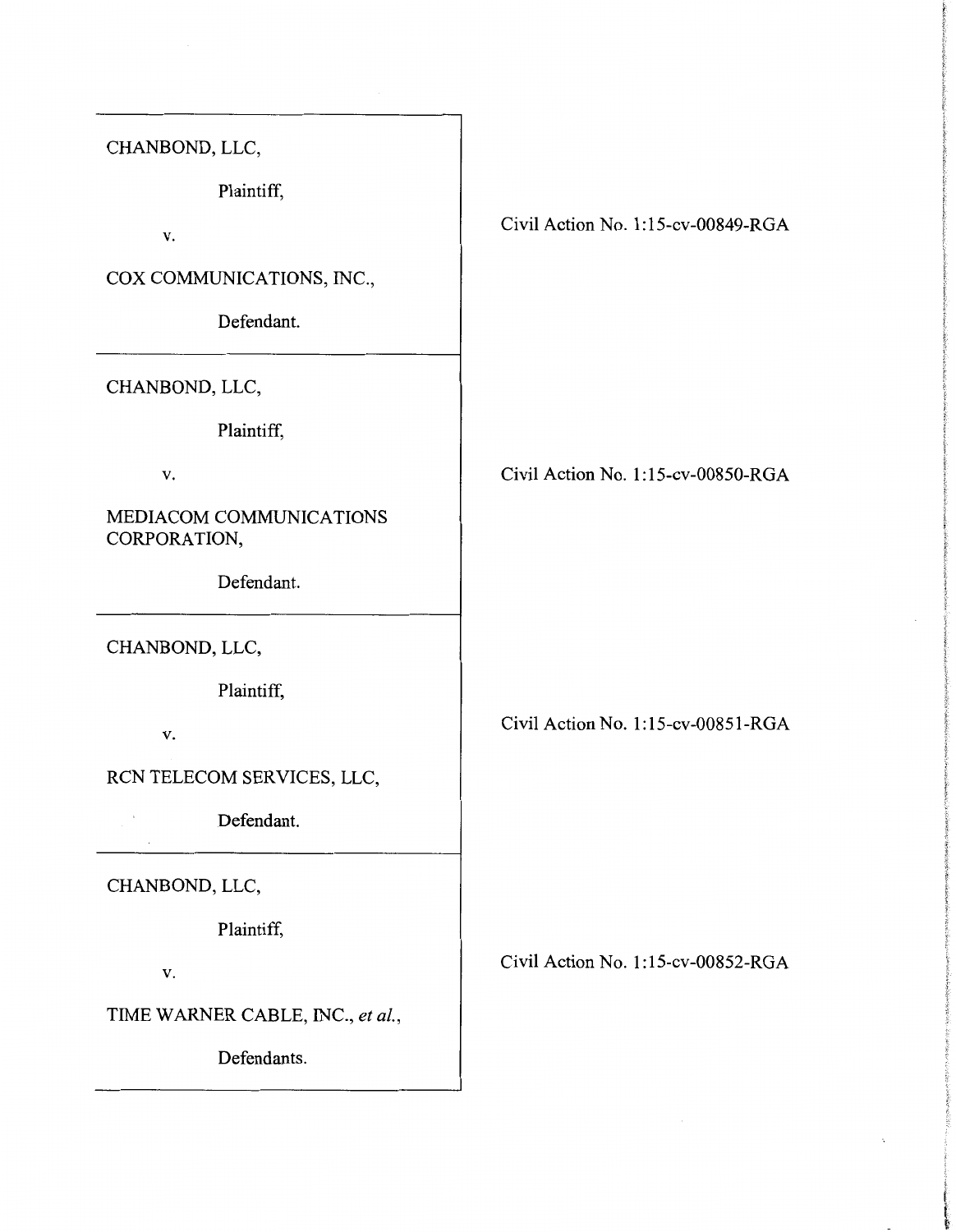CHANBOND, LLC,

Plaintiff,

v.

WAVEDIVISION HOLDINGS, LLC,

Defendants.

CHANBOND, LLC,

Plaintiff,

V.

WIDEOPEN WEST FINANCE, LLC,

Defendants.

Civil Action No. 1:15-cv-00853-RGA

Civil Action No. 1:15-cv-00854-RGA

## MEMORANDUM OPINION

Stephen B. Brauerman, Esq., BAYARD, P.A., Wilmington, DE; Sara E. Bussier, Esq., BAY ARD, P.A., Wilmington, DE; Mark S. Raskin, Esq., MISHCON DE REYA NEW YORK LLP, New York, NY; Robert A. Whitman, Esq., MISHCON DE REYA NEW YORK LLP, New York, NY; Michael S. DeVincenzo, Esq. (argued), MISHCON DE REYA NEW YORK LLP, New York, NY; John F. Petrsoric, Esq. (argued), MISHCON DE REYA NEW YORK LLP, New York, NY.

Attorneys for Plaintiff

Jack B. Blumenfeld, Esq., MORRIS NICHOLS ARSHT & TUNNELL LLP, Wilmington, DE; Jennifer Ying, Esq., MORRIS NICHOLS ARSHT & TUNNELL LLP, Wilmington, DE; Michael Brody, Esq. (argued), WINSTON & STRAWN LLP, Chicago, IL; Jonathan Retsky, Esq., WINSTON & STRAWN LLP, Chicago, IL; Krishnan Padmanabhan, Esq. (argued), WINSTON & STRAWN LLP, New York, NY; Anup Misra, Esq., WINSTON & STRAWN LLP, New York, NY; Alexandra McTague, Esq., WINSTON & STRAWN LLP, Menlo Park, CA; James Lin, Esq., WINSTON & STRAWN LLP, Menlo Park, CA;

Attorneys for Defendants

December 9, 2016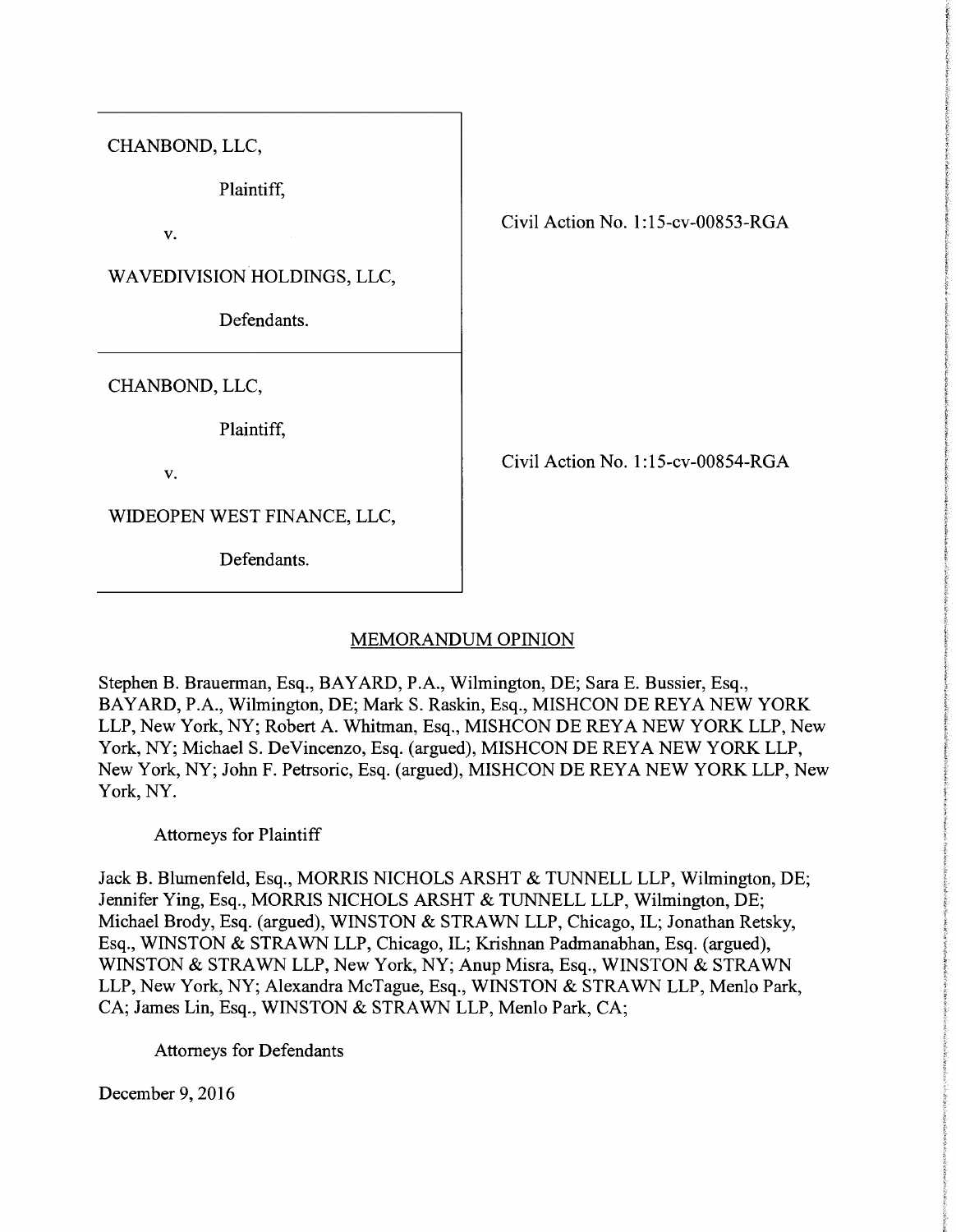and Cardwan

Presently before the Court is the issue of claim construction of multiple terms in U.S. Patent Nos. 7,941,822 ("the '822 patent"), 8,341,679 ("the '679 patent"), and 8,984,565 ("the '565 patent"). The Court has considered the Parties' Joint Claim Construction Brief. (Civ. Act. No. 15-842-RGA, D.I. 68; Civ. Act. No. 15-843-RGA, D.I. 67; Civ. Act. No. 15-844-RGA, D.I. 68; Civ. Act. No. 15-845-RGA, D.I. 68; Civ. Act. No. 15-846-RGA, D.I. 70; Civ. Act. No. 15- 847-RGA; D.I. 67; Civ. Act. No. 15-848-RGA, D.I. 68; Civ. Act. No. 15-849-RGA, D.I. 67; Civ. Act. No. 15-850-RGA, D.I. 68; Civ. Act. No. 15-851-RGA, D.I. 68; Civ. Act. No. 15-852-RGA, D.I. 68; Civ. Act. No. 15-853-RGA, D.I. 69; Civ. Act. No. 15-854-RGA, D.I. 68).<sup>1</sup> The Court heard oral argument on November 15, 2016. (D.I. 78).

#### **I. BACKGROUND**

Plaintiff filed these actions on September 21, 2015, alleging infringement of three patents. (D.I. 1). All three patents share a common specification. The patents claim devices and methods for distributing signals on a wideband signal distribution system. *(See, e.g.,* '822 patent, claim 1; '679 patent, claim 1; '565 patent, claim 1).

#### **II. LEGALSTANDARD**

"It is a bedrock principle of patent law that the claims of a patent define the invention to which the patentee is entitled the right to exclude." *Phillips v. AWH Corp.,* 415 F.3d 1303, 1312 (Fed. Cir. 2005) (en bane) (internal quotation marks omitted). "'[T]here is no magic formula or catechism for conducting claim construction.' Instead, the court is free to attach the appropriate weight to appropriate sources 'in light of the statutes and policies that inform patent law.'" *Soft View LLC v. Apple Inc.,* 2013 WL 4758195, at \*1 (D. Del. Sept. 4, 2013) (quoting *Phillips,* 

<sup>1</sup> Unless otherwise specifically noted, all references to the docket refer to Civil Action No. 15-842-RGA.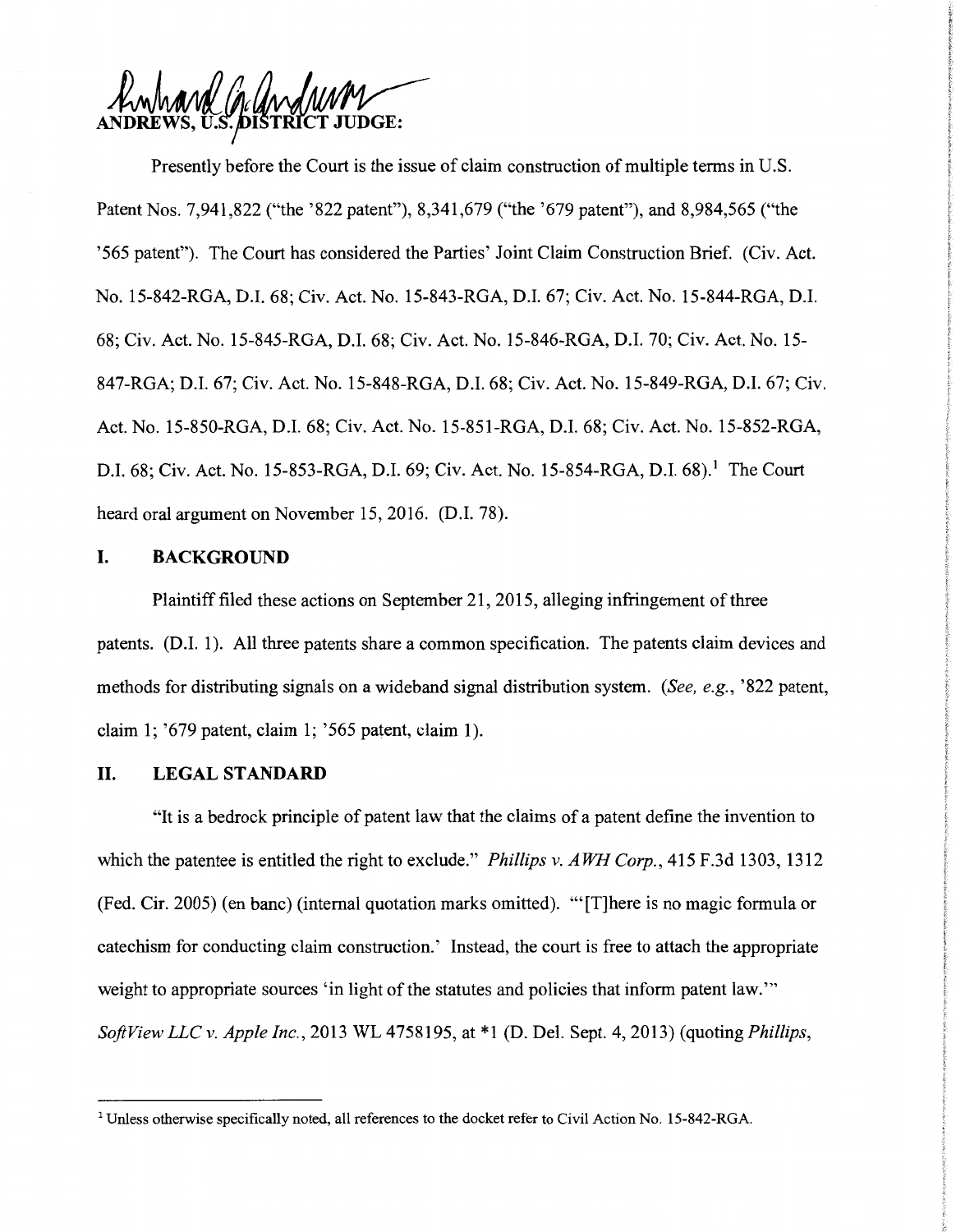415 F.3d at 1324) (alteration in original). When construing patent claims, a court considers the literal language of the claim, the patent specification, and the prosecution history. *Markman v. Westview Instruments, Inc.,* 52 F.3d 967, 977-80 (Fed. Cir. 1995) (en bane), *aff'd,* 517 U.S. 370 (1996). Of these sources, "the specification is always highly relevant to the claim construction analysis. Usually, it is dispositive; it is the single best guide to the meaning of a disputed term." *Phillips,* 415 F.3d at 1315 (internal quotation marks omitted).

"[T] he words of a claim are generally given their ordinary and customary meaning... [Which is] the meaning that the term would have to a person of ordinary skill in the art in question at the time of the invention, i.e., as of the effective filing date of the patent application." *Id.* at 1312-13 (citations and internal quotation marks omitted). "[T]he ordinary meaning of a claim term is its meaning to [an] ordinary artisan after reading the entire patent." *Id.* at 1321 (internal quotation marks omitted). "In some cases, the ordinary meaning of claim language as understood by a person of skill in the art may be readily apparent even to lay judges, and claim construction in such cases involves little more than the application of the widely accepted meaning of commonly understood words." *Id.* at 1314.

When a court relies solely upon the intrinsic evidence—the patent claims, the specification, and the prosecution history—the court's construction is a determination of law. *See Teva Pharm. USA, Inc. v. Sandoz, Inc.,* 135 S. Ct. 831, 841 (2015). The court may also make factual findings based upon consideration of extrinsic evidence, which "consists of all evidence external to the patent and prosecution history, including expert and inventor testimony, dictionaries, and learned treatises." *Phillips,* 415 F .3d at 1317-19 (internal quotation marks omitted). Extrinsic evidence may assist the court in understanding the underlying technology, the meaning of terms to one skilled in the art, and how the invention works. *Id.* Extrinsic

2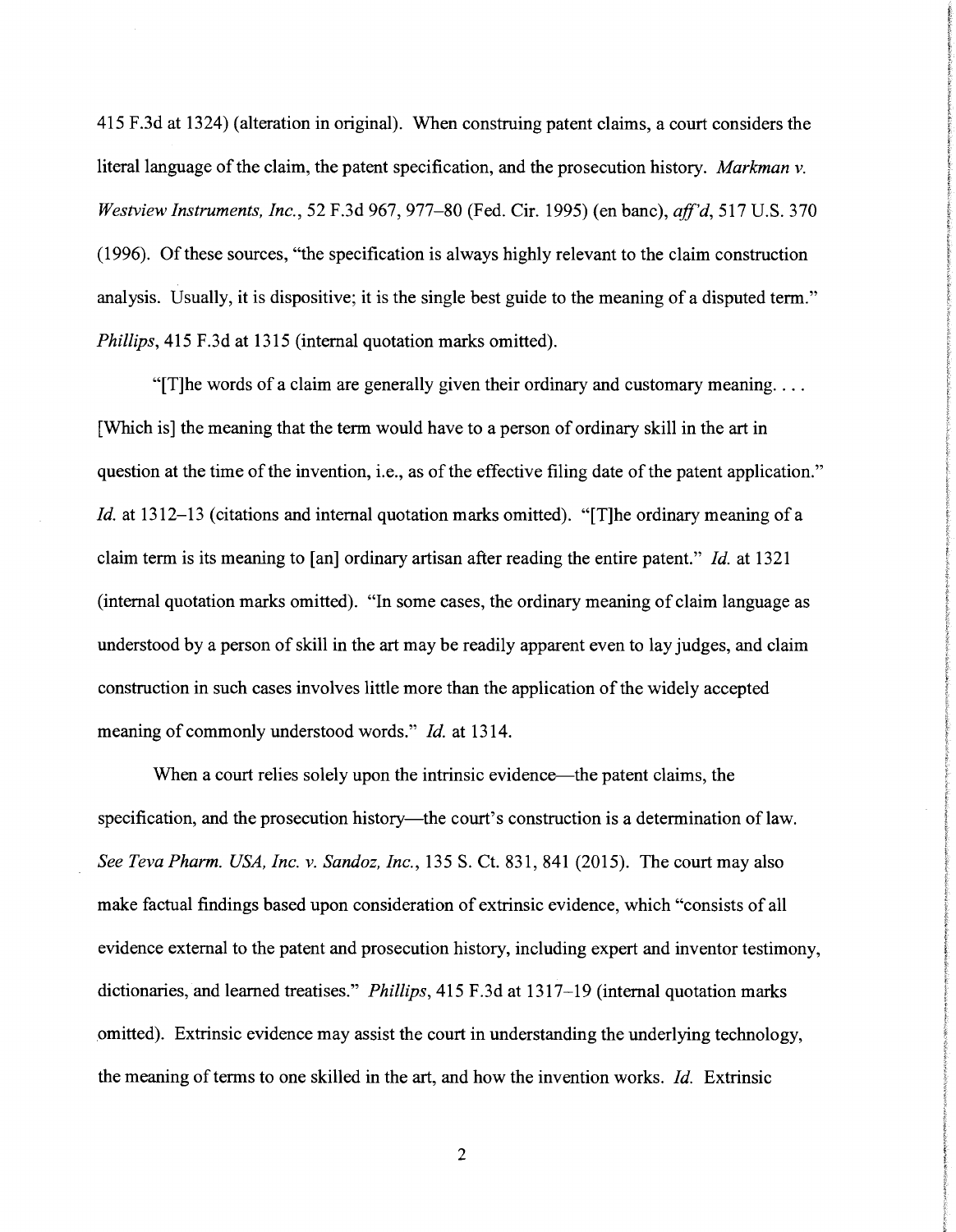evidence, however, is less reliable and less useful in claim construction than the patent and its prosecution history. *Id.* 

"A claim construction is persuasive, not because it follows a certain rule, but because it

defines terms in the context of the whole patent." *Renishaw PLC v. Marposs Societa 'per* 

*Azioni,* 158 F.3d 1243, 1250 (Fed. Cir. 1998). It follows that "a claim interpretation that would

exclude the inventor's device is rarely the correct interpretation." *Osram GMBH v. Int'l Trade* 

*Comm 'n,* 505 F.3d 1351, 1358 (Fed. Cir. 2007) (citation and internal quotation marks omitted).

## III. **CONSTRUCTION OF DISPUTED TERMS**

The '822 patent is directed to an intelligent device system and method for distribution of

digital signals on a wideband signal distribution system. Claim 1 is representative and reads as

follows:

1. An *intelligent device* for receiving and processing RF signals, comprising:

an input configured to receive a *modulated RF signal* containing multiple channels, and to receive *channel in use information* which identifies each channel in the *modulated RF signal* that includes information addressed to at least one *addressable device;* 

a demodulator unit configured to demodulate at least two channels contained in the *modulated RF signal* when the *channel in use information*  identifies the at least two channels as containing information addressed to the at least one *addressable device;* and

a *combiner* configured to combine the at least two channels demodulated by the demodulator unit into a digital stream when the *channel in use information*  identifies the at least two channels as containing information addressed to the at least one *addressable device,* and to output the digital stream to the at least one *addressable device.* 

('822 patent, claim 1) (disputed terms italicized).

The '679 patent is also directed to an intelligent device system and method for

distribution of digital signals on a wideband signal distribution system. Claim 1 is representative

and reads as follows: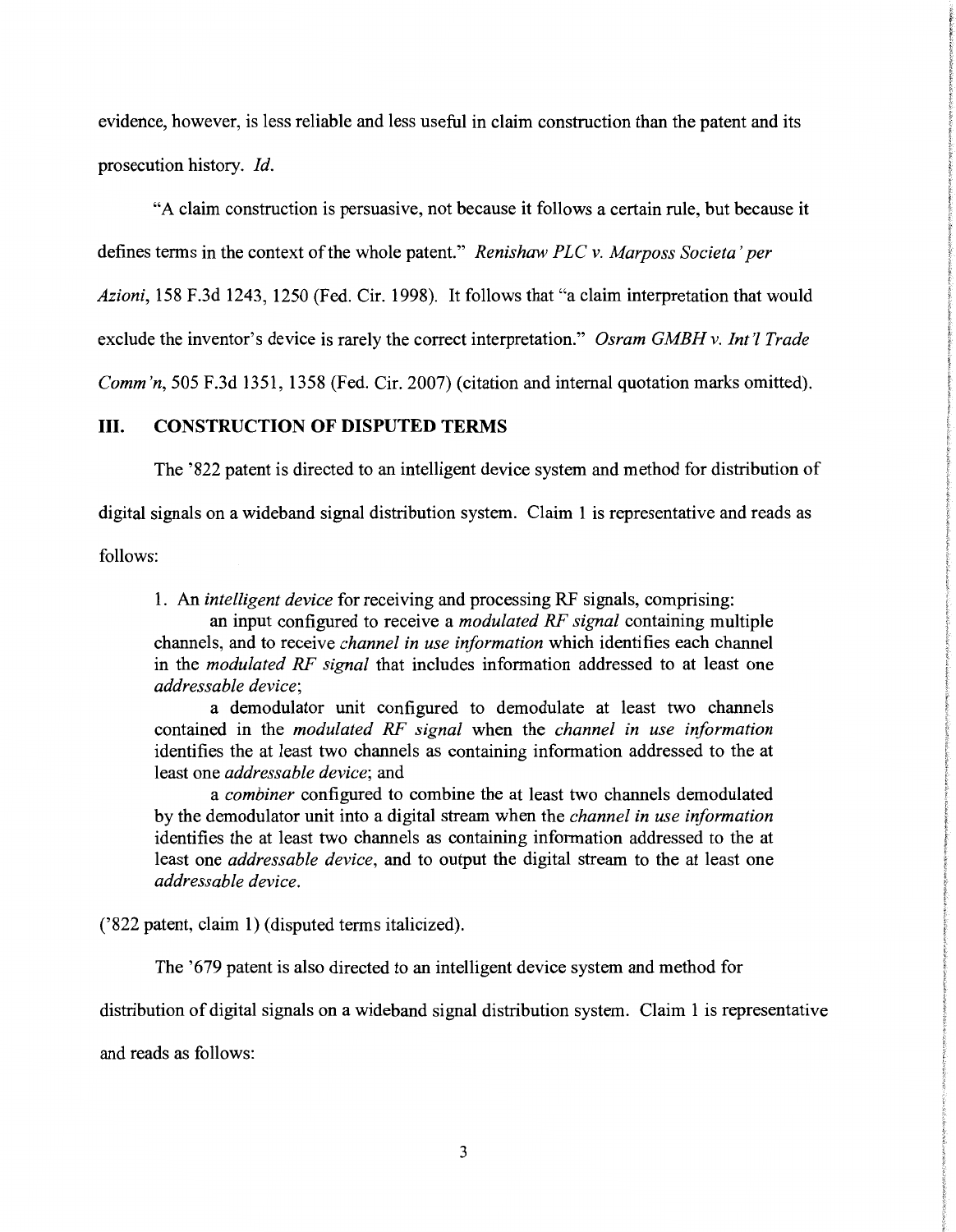1. An *intelligent device* for transmitting information on a *modulated RF signal,*  comprising:

an input configured to receive a digital stream containing digital information, the digital information containing at least one destination address to which the digital information is to be sent;

an RF channel detector configured to detect which *dynamically allocated RF channels* are currently being used in a *wideband signal distribution system,* and to generate RF *channel in use information* identifying which of the *dynamically allocated RF channels* are currently being used in the *wideband signal distribution system;* 

a traffic sensor configured to measure an information throughput of the digital information received by the input, and to generate traffic information identifying the information throughput of the received digital information;

a modulator unit configured to modulate the digital information into at least two separate *dynamically allocated RF channels* when the traffic information indicates that the information throughput of the digital information exceeds an information capacity of a single RF channel, and to output a *modulated RF signal*  containing the at least two separate *dynamically allocated RF channels* to the wideband signal distribution system such that the digital information contained in the received digital stream is distributed across the at least two *dynamically allocated RF channels* output to the *wideband signal distribution system;* and

a processor configured to

receive the RF *channel in use information* generated by the RF channel detector and the traffic information generated by the traffic sensor,

determine which *dynamically allocated RF channels* are available to carry the digital information, from among a plurality of RF channels contained in the *modulated RF signal,* based on the RF channels which are identified in the RF *channel in use information* as not currently being used in the *wideband signal distribution system,* 

determine a number of *dynamically allocated RF channels* from among the plurality of RF channels contained in the *modulated RF signal*  on which to carry the digital information received by the input based on the information throughput of the digital information and the information capacity of a single RF channel,

instruct the modulator unit to distribute the received digital information across at least two *dynamically allocated RF channels* by modulating the received digital information into the at least two *dynamically allocated RF channels* when the traffic information indicates that the information throughput of the digital information exceeds an information capacity of a single RF channel, and

instruct the modulator unit on which specific *dynamically allocated RF channels* from among the plurality of RF channels to carry the digital information in the *modulated RF signal* based on the determined number of *dynamically allocated RF channels* on which to carry the digital information, the at least one destination address contained in the digital information, and the determined available *dynamically allocated RF*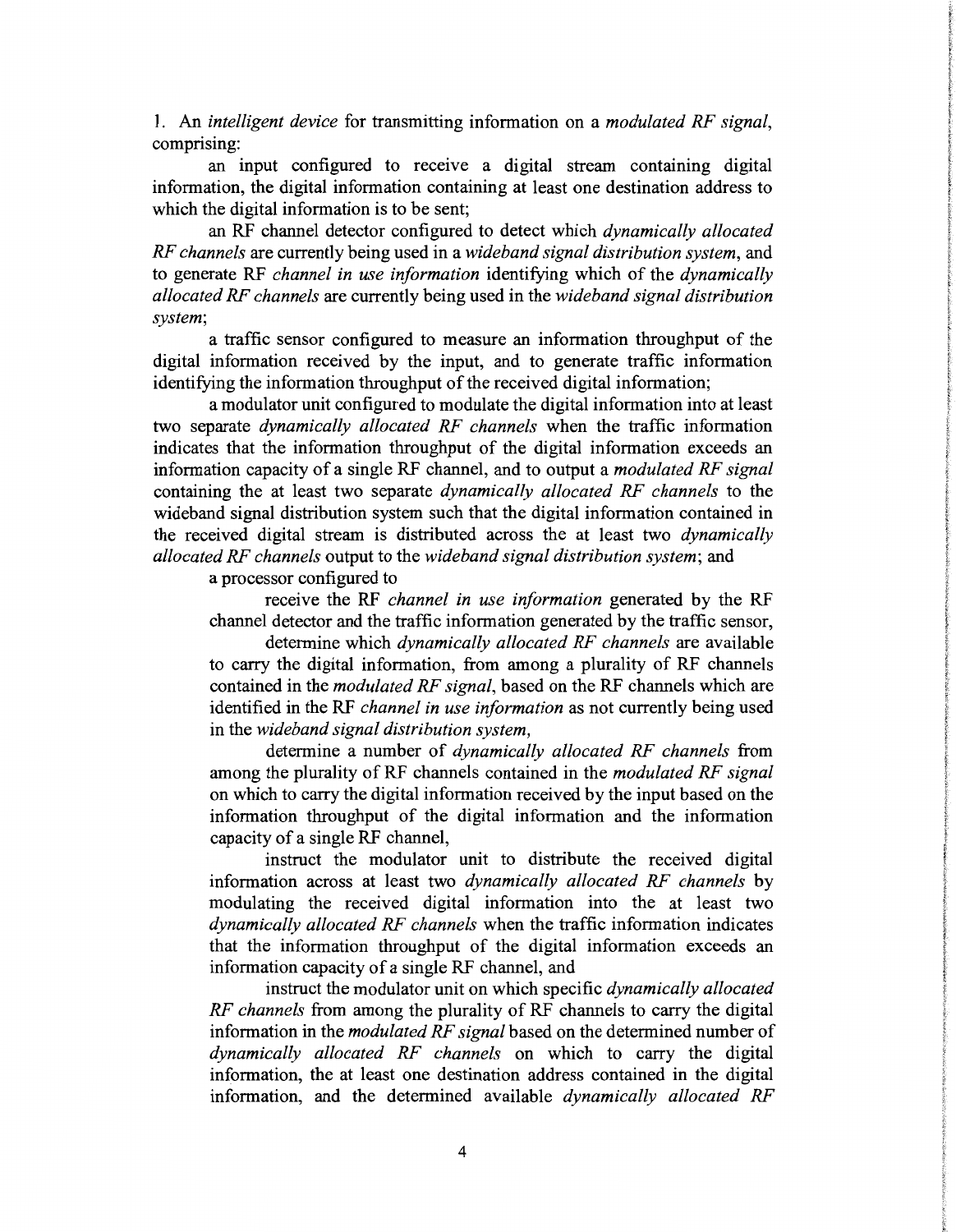*channels* which are not currently being used in the *wideband signal distribution system.* 

('679 patent, claim 1) (disputed terms italicized).

The '565 patent is also directed to an intelligent device system and method for

distribution of digital signals on a wideband signal distribution system. Claim 1 is representative

and reads as follows:

1. An *intelligent device* for transmitting information on a *modulated RF signal,*  comprising:

a non-transitory computer-readable recording medium having instructions recorded thereon; and

a processor, by executing the instructions recorded on the computerreadable recording medium, being configured to:

receive a digital stream containing digital information, the digital information containing at least one destination address to which the digital information is to be sent;

receive *channel in use information* identifying which *dynamically allocated RF channels* are currently being used in a *wideband signal distribution system;* 

receive traffic information identifying an information throughput of the received digital information;

determine which *dynamically allocated RF channels* are available to carry the digital information, from among a plurality of RF channels contained in a *modulated RF signal,* based on the RF channels which are identified in the *channel in use information* as not currently being used in the *wideband signal distribution system;* 

determine a number of *dynamically allocated RF channels* from among the plurality of RF channels contained in the *modulated RF signal*  on which to carry the received digital information based on the information throughput of the digital information and the information capacity of a single RF channel;

instruct the modulator unit to distribute the received digital information across at least two *dynamically allocated RF channels* by modulating the received digital information into at least two *dynamically allocated RF channels* to be output to the *wideband signal distribution system,* when the traffic information indicates that the information throughput of the digital information exceeds an information capacity of a single RF channel;

instruct the modulator unit on which specific *dynamically allocated RF channels* from among the plurality of RF channels to carry the digital information in the *modulated RF signal* based on the determined number of *dynamically allocated RF channels* on which to carry the digital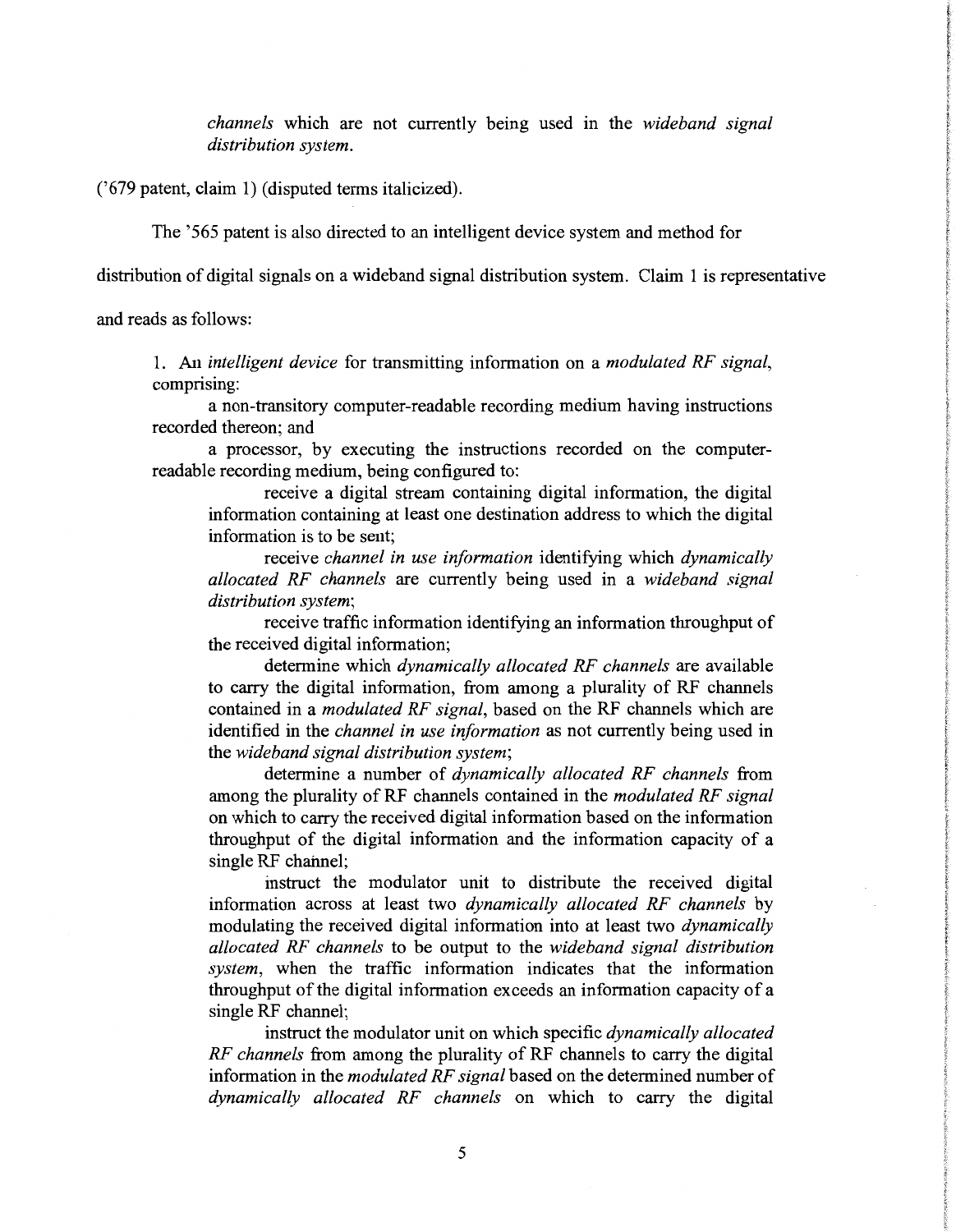information, the at least one destination address contained in the digital information, and the determined available *dynamically allocated RF channels* which are not currently being used in the *wideband signal distribution system;* and

instruct the modulator unit to output the at least two *dynamically allocated RF channels* over which the received digital information is distributed to the *wideband signal distribution system.* 

('565 patent, claim 1) (disputed terms italicized).

- 1. "intelligent device"
	- a. *Plaintiff's proposed construction:* "No construction necessary. Plain meaning. E.g., a device or apparatus as claimed"
	- b. *Defendants' proposed construction:* "a component in a local network that forwards a signal [from/to] a distribution unit [to/from] addressable devices and standard outlets"
	- c. *Court's construction:* The preamble is limiting. "The intelligent device as claimed in the independent claims"

Defendants argue that because this term appears in the preamble of all independent claims,

it is necessarily limiting and must be construed. Plaintiff counters that the term is simply the name given to the invention by the patentee and that the device is sufficiently described in the body of the claim. Defendants make three points in support of their argument that the preamble is limiting: first, the preamble recites essential structure; second, the use of the term in the preamble provides an antecedent basis for its use in a number of dependent claims; third, the applicant relied on the preamble during prosecution to distinguish the claim over prior art.

"Preamble language that merely states the purpose or intended use of an invention is generally not treated as limiting the scope of the claim." *Bicon, Inc. v. Straumann Co.,* 441 F.3d 945, 952 (Fed. Cir. 2006). "When limitations in the body of the claim rely upon and derive antecedent basis from the preamble, then the preamble may act as a necessary component of the claimed invention." *Eaton Corp. v. Rockwell Int'! Corp.,* 323 F.3d 1332, 1339 (Fed. Cir. 2003).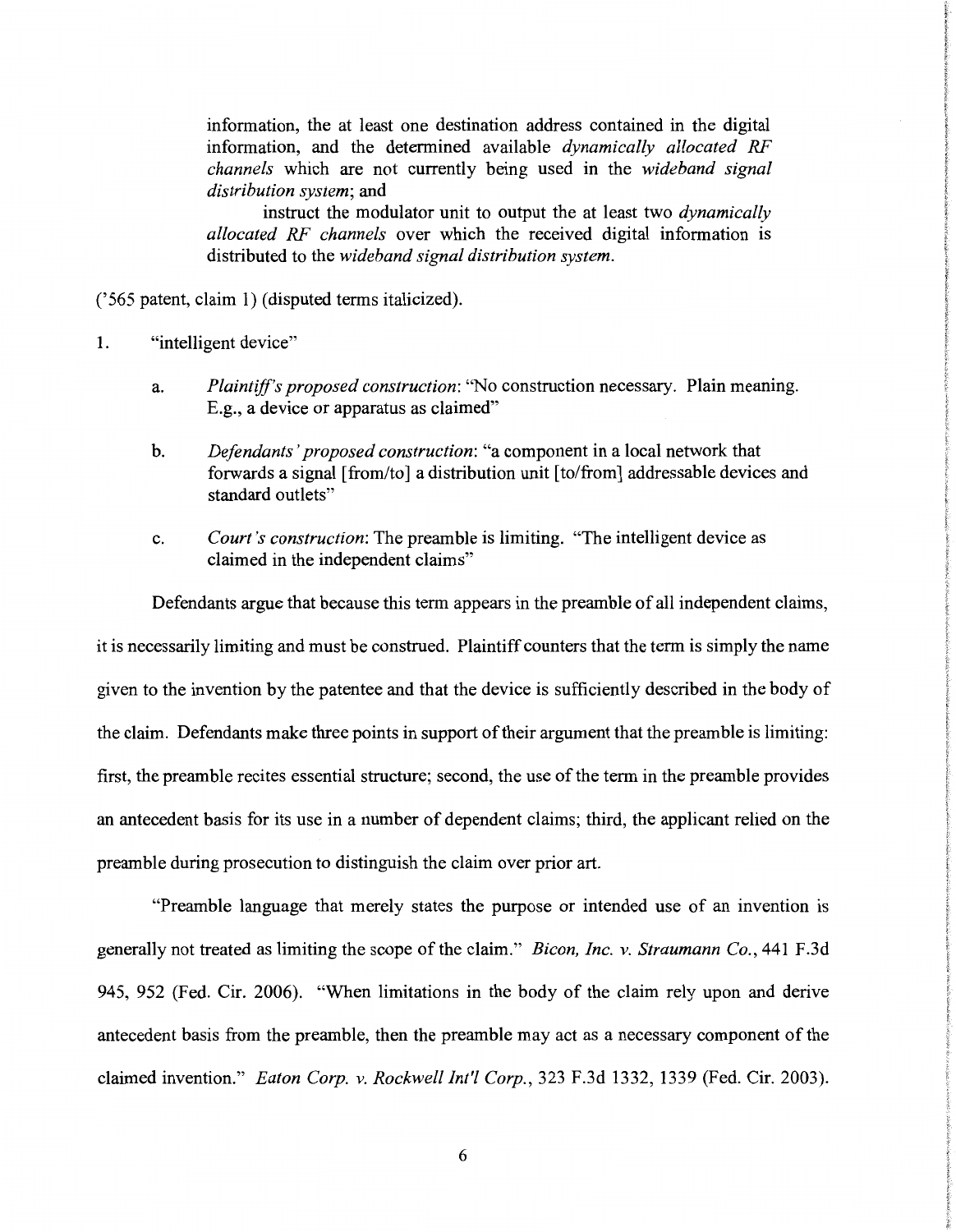As to Defendants' first argument, none of the independent claims use the term "intelligent device" in the body of the claims. The preamble to each of those claims adds no limitations; it "merely gives a descriptive name to the set of limitations in the body of the claim that completely set forth the invention." *IMS Tech., Inc. v. Haas Automation, Inc.,* 206 F.3d 1422, 1434 (Fed. Cir. 2000). With respect to Defendants' third argument, the prosecution history does not support importing limitations beyond what is actually claimed. As Plaintiff notes, the claims in the patent as allowed are different from those in the applications and office actions cited by Defendants. (D.I. 68 at 59). In light of these differences, nothing in the prosecution history suggests that any of the limitations Defendants seek to impose were ever required in order to distinguish these allowed claims over prior art.

Defendants are correct, however, that the preambles of the independent claims are limiting in that they provide an antecedent basis for the use of the term "intelligent device" in the body of certain dependent claims. I do not agree, however, that this necessarily means the term requires construction. Each of the dependent claims at issue is quite specific as to the intelligent device to which it refers. For example, claim 8 of the '822 patent begins "The intelligent device of claim 1." In other words, the antecedent basis of the "intelligent device" claimed in the body of each dependent claims is the intelligent device of the specified independent claim, which is fully described in that independent claim. Therefore, I construe "intelligent device" in each dependent claim to mean the intelligent device as claimed in the referenced independent claim.

- 2. "combiner"
	- a. *Plaintiff's proposed construction:* "a multiplexer that, when it receives multiple channels or inputs, performs parallel to serial conversion on those channels or inputs"
	- b. *Defendants' proposed construction:* "A multiplexer required to operate in the manner claimed"

7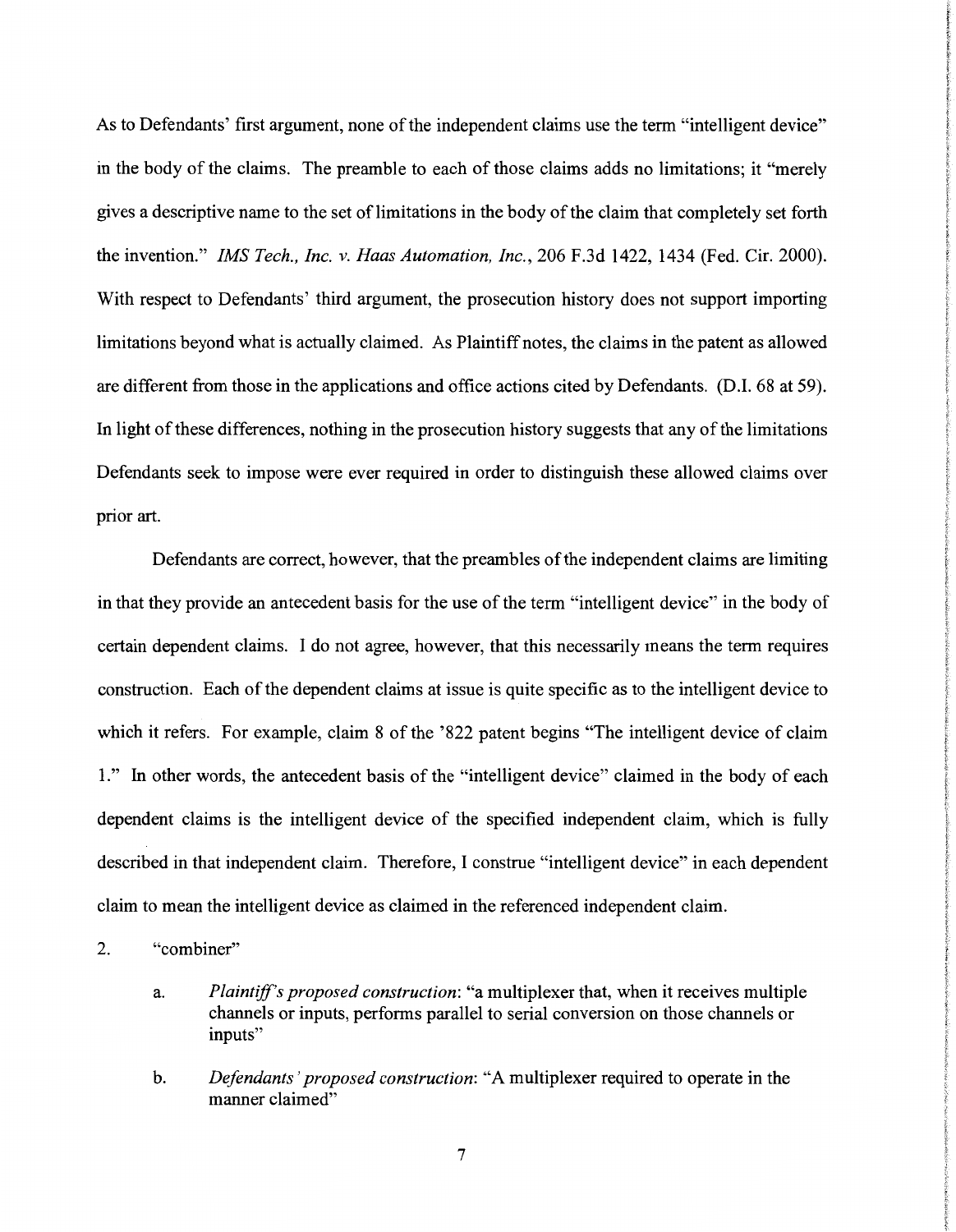c. *Court's construction:* "multiplexer that, when it receives multiple channels or inputs, performs parallel to serial conversion on those channels or inputs"

The parties agree that the "combiner" as claimed is a multiplexer. In briefing and at oral argument, the disagreement between the parties seemed limited to whether the combiner was required to perform a parallel to serial conversion, with Defendants arguing in favor of such limitation. (D.I. 68 at 28; D.I. 78 at 96:21-25). The primary point of disagreement, as I understood it at the time of oral argument, was that the limitation as originally proposed by Defendants did not appear to allow for the "pass-through" function of a multiplexer when only a single input is presented to it. (D.I. 78 at 94:21-24). It seems to me that Plaintiff's current proposed construction addresses this point of disagreement and is consistent with Defendants' statements at oral argument. *(Id.* at 97:3-5). Defendants' current proposal, on the other hand, does not provide any clarification as to the meaning of this term. Therefore, I will adopt Plaintiff's construction.

- 3. "modulated RF signal"
	- a. *Plaintiff's proposed construction:* "No construction needed. Plain meaning. E.g., a signal or signals modulated for transmission as a radio frequency signal"
	- b. *Defendants' proposed construction:* "one or more channel(s) modulated onto a single RF carrier"
	- c. *Court's construction:* "plain meaning"

With respect to this term, Defendants have not actually proposed to construe anything beyond adding limitations that find no support in the patent. Their proposed construction uses two of the three words from the disputed phrase without providing any further clarification of their meaning. Furthermore, Defendants introduce another word, "carrier," that itself would need to be defined. It seems to me that "modulated RF signal" is a term that a person of ordinary skill would understand without further clarification. Furthermore, I see no support for limiting the modulation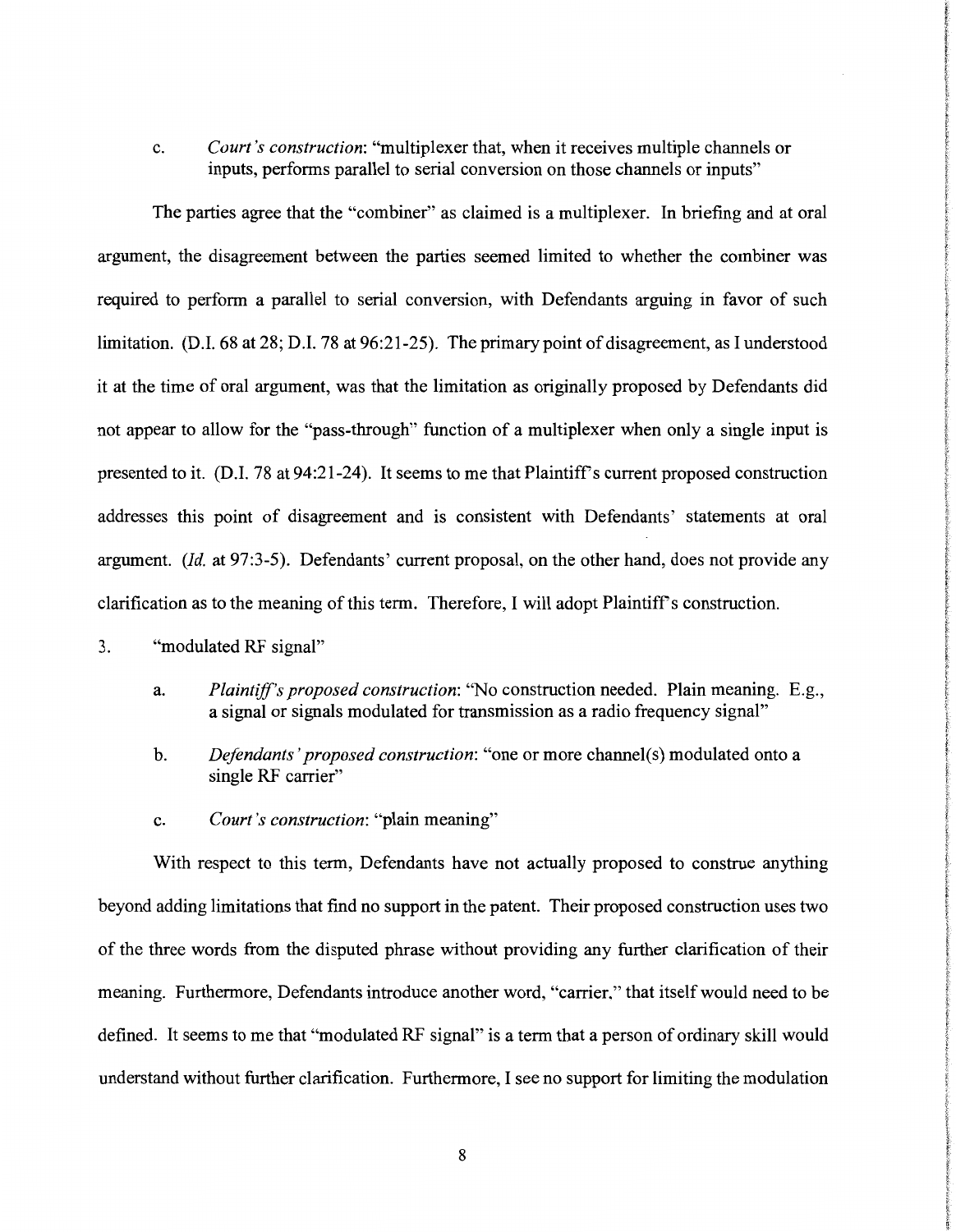to a single carrier. To the contrary, the specification's description of one embodiment refers to the use of quadrature amplitude modulation  $(OAM)$  which by definition requires multiple carriers.<sup>2</sup> ('822 patent at 9:57-60). Therefore, I will construe this term to have its plain meaning.

- 4. "wideband signal distribution system"
	- a. *Plaintiff's proposed construction:* "No construction necessary. Plain meaning. E.g., a system that distributes signals on a wide band of frequencies."
	- b. *Defendants' proposed construction:* "local infrastructure for distributing data between a distribution unit and addressable device and outlets"
	- c. *Court's construction:* "a system that distributes signals on a wide band of frequencies with wideband as defined in the specification"

Defendants seek to impose two limitations on the meaning of this claim term: first, that the system must be local in character; second, that the system involves distribution specifically "between a distribution unit and addressable device and outlets." The second limitation would require reading in a limitation from a preferred embodiment, which I decline to do. The specification states, "A wideband signal distribution system typically includes a distribution unit having a plurality of inputs and outputs, and a series of cables, such as twisted pair cable, running between a plurality of outlets and the inputs and outputs of the distribution unit." *(Id.* at 2:48-52). "Typically" does not mean "always," however, and I do not find support in the claims or specification to limit the meaning of this term.

As to whether the system must have "local infrastructure," I agree with Plaintiff that the claims and specification do not support limiting the meaning of wideband signal distribution system in this way. As an initial matter, it is not clear what precisely Defendants mean by "local"

<sup>2</sup>*See, e.g.,* GENERAL SERVICES ADMINISTRATION, FEDERAL STANDARD 1037C, TELECOMMUNICATIONS: GLOSSARY OF TELECOMMUNICATIONS TERMS ( 1996), *available at* http://www.its.bldrdoc.gov/fs-103 7 /fs-103 7 c.htm (defining QAM as "quadrature modulation in which the two carriers are amplitude modulated" and quadrature modulation as "modulation using two carriers out of phase by 90° and modulated by separate signals").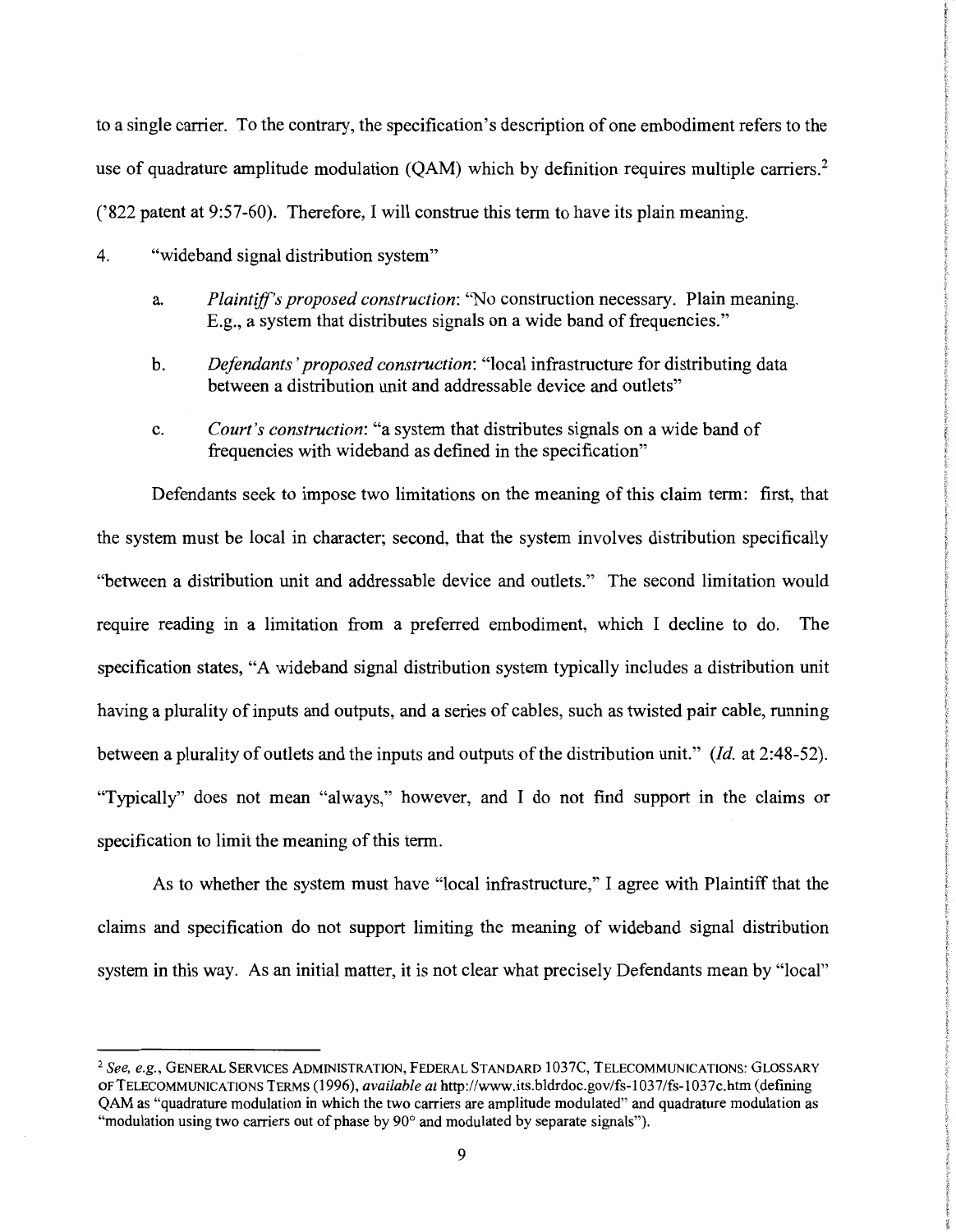and I am not inclined to construe a claim term using words that themselves are ambiguous or unclear. Defendants argue that the patentee defined the wideband signal distribution system to be the system described in the Flickinger patent referenced in the specification. (D.I. 68 at 77). The specification is not so limiting, however, stating only that this invention uses a wideband signal distribution system "such as that disclosed" in the Flickenger patent. ('822 patent at 1:41-42). This is not a clear definition of the wideband signal distribution system disclosed in the patent, nor is it a disavowal of other possible types of wideband signal distribution systems.

Furthermore, the restriction to a local infrastructure is not supported by the patent. For example, the specification states, "An intelligent device system may also be, for example, an intelligent device system for local sending and receiving." ('822 patent at 3:22-23). The patent certainly contemplates that the intelligent device might be implemented in a local infrastructure, as described in this embodiment, but nothing in the patent suggests that the invention is so limited. In fact, the specification also states, "An intelligent device system may also be, for example, an intelligent device system for remote sending." *(Id.* at 3:3-4). I will not adopt a construction that imports a limitation from one embodiment and also reads out another embodiment. Finally, I note that the patentee chose to expressly define "wideband" in the specification to mean "a signal or signal sets having an analog or digital characteristic that can be distributed on a carrier of 5 MHz to in excess of 1 GHz, for example." ('822 patent at 7:6-9). Therefore, I will construe this term to mean "a system that distributes signals on a wide band of frequencies with wideband as defined in the specification."

- 5. "addressable device"
	- a. *Plaintiff's proposed construction:* "No construction needed. Plain meaning."
	- b. *Defendants' proposed construction:* "a device with which an intelligent device directly communicates based on the device's address"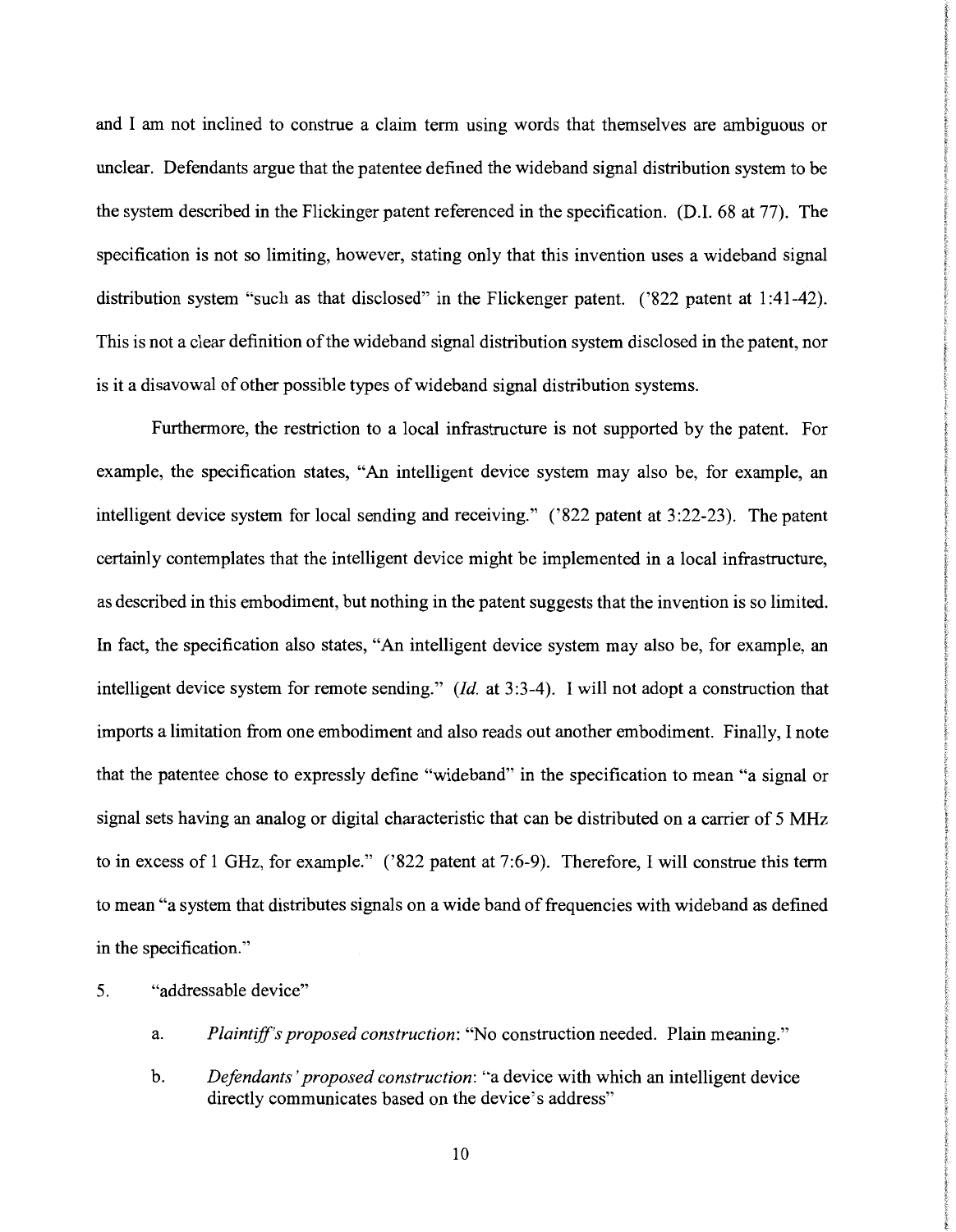## c. *Court's construction:* "plain meaning"

The parties do not disagree on the meaning of the term "addressable device." The disagreement over construction of this term stems from Defendants' proposal that the intelligent device must communicate "directly" with the addressable device. This additional limitation only produces additional uncertainty, however. Even at oral argument, Defendants had trouble articulating what it means for the intelligent device to communicate directly with an addressable device. (D.I. 78 at 106:5-108:6). Furthermore, it seems clear that Defendants' reason for introducing this limitation is to head off infringement contentions that they see as exceeding the scope of the patent. *(Id. at 108:7-9)*. It seems to me that Defendants are simply making a noninfringement argument rather than attempting to meaningfully construe a term that has a plain meaning to persons of ordinary skill in the art. I will not read limitations into a claim terms that are unsupported by the intrinsic evidence. Therefore, I will construe this term to have its plain meaning.

#### 6. "dynamically allocated RF channels"

- a. *Plaintiff's proposed construction:* "plain meaning, which excludes pre-assigned channels"
- b. *Defendants' proposed construction:* "RF channels onto which information is allocated dynamically. An RF channel that is always selected for transmission of information (such as a pre-assigned channel) is not a dynamically allocated RF channel."
- c. *Court's construction:* "plain meaning, which excludes pre-assigned channels"

The parties agree that that pre-assigned channels are not dynamically allocated. What the parties disagree on, however, is not clear to me. Defendants' proposed construction appears to do little more than mimic the words of the claim term and adds nothing to the meaning of this term.

11